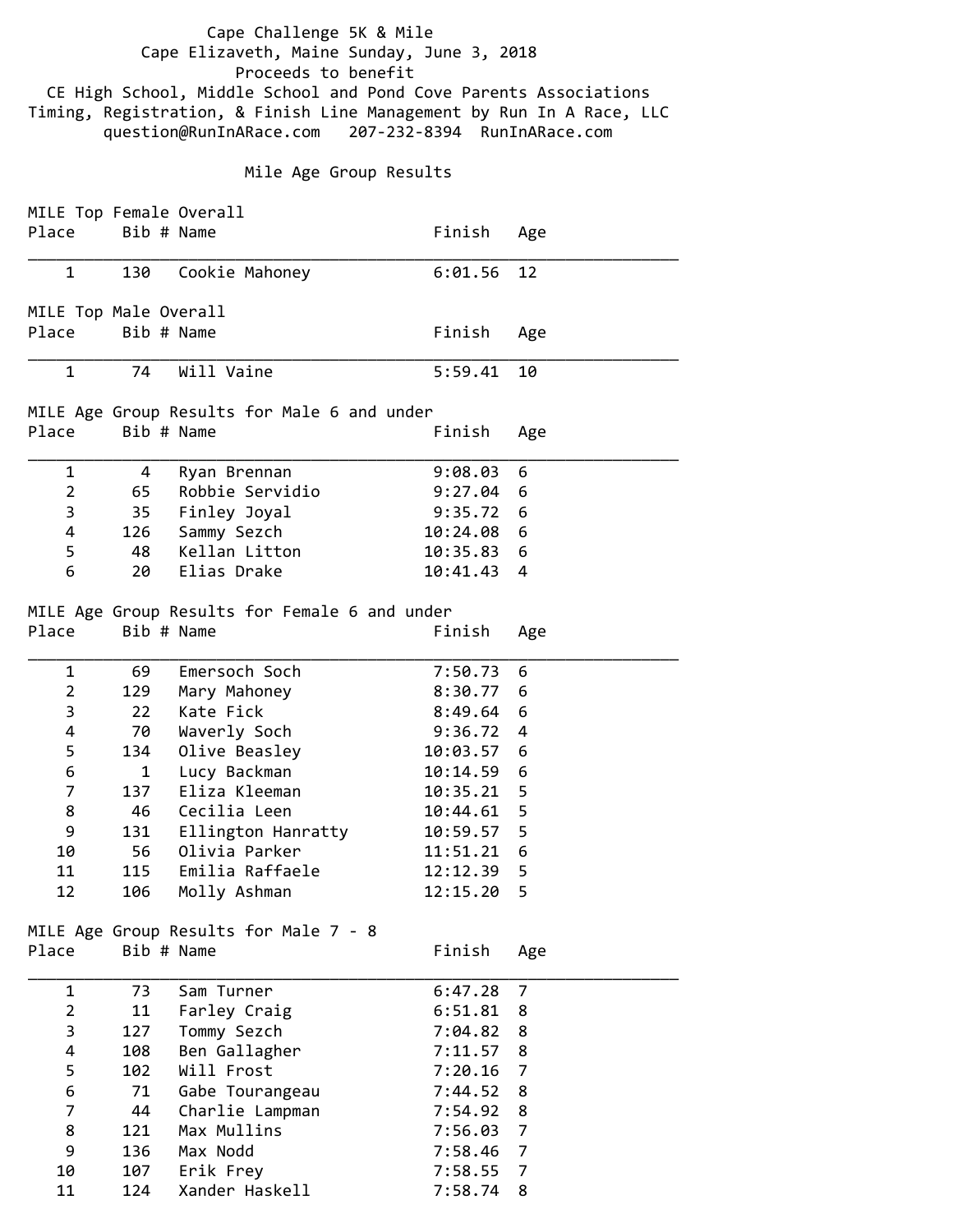| 12             | 28             | Ryan Green                              | 8:05.33     | 7              |
|----------------|----------------|-----------------------------------------|-------------|----------------|
| 13             | 113            | Ben McCalmon                            | 8:06.44     | 8              |
| 14             | 63             | Alex Scott                              | 8:09.95     | 8              |
| 15             | 67             | Enzo Shepard                            | 8:21.41     | $\overline{7}$ |
| 16             | 55             | Eric Parker                             | 8:28.80     | 8              |
| 17             | 12             | Story Crawford                          | 8:36.18     | $\overline{7}$ |
| 18             | 42             | Finn Kroeker                            | 9:09.94     | $\overline{7}$ |
| 19             | 68             | Oliver Sneiderman                       | 9:32.23     | 8              |
| 20             | 53             | Benjamin Morel                          | $9:53.15$ 7 |                |
| 21             | 114            | Griffin Viger                           | 10:00.65 7  |                |
| 22             | 33             |                                         |             |                |
|                |                | Elliot Hughes                           | 10:18.65 7  |                |
| 23             | 37             | Finnegan Ketcham                        | 12:44.97    | 8              |
|                |                |                                         |             |                |
|                |                | MILE Age Group Results for Female 7 - 8 |             |                |
| Place          | Bib # Name     |                                         | Finish      | Age            |
| 1              | 61             | Lile Rosu-Myles                         | 7:30.53     | 8              |
|                |                |                                         |             |                |
| $\overline{2}$ | 31             | Lila Gutner                             | 7:32.52     | 8              |
| 3              | 135            | Alice DeGeorge                          | 7:35.73     | 7              |
| 4              | 116            | Molly Brownell                          | 7:44.37     | $\overline{7}$ |
| 5              | 15             | Maisyn Dawes                            | 7:47.73     | 8              |
| 6              | 34             | Tina Johnson                            | 7:55.52     | $\overline{7}$ |
| 7              | - 6            | Corin Brosnan                           | $8:02.15$ 7 |                |
| 8              | 32             | Eloise Hackett                          | 8:16.89 7   |                |
| 9              | 59             | Eva Rhile                               | 8:32.82 7   |                |
| 10             | 109            | Azera Govind                            | 8:44.41     | 8              |
| 11             | 47             | Isla Litton                             | 8:45.92     | 8              |
| 12             | 58             | Sadie Raffaele                          | 8:52.55     | 7              |
| 13             | 45             | Kelsie Law                              | 9:09.46     | 8              |
| 14             | 39             | Avery Kleeman                           | 9:36.69     | $\overline{7}$ |
|                | 43             | Liisi Kuhrt                             | 9:36.70     | 8              |
| 15             |                |                                         |             |                |
| 16             | 117            | Zabina Zimmermann                       | 10:10.28    | 8              |
| 17             | 21             | Whitney Drake                           | 10:31.93    | $\overline{7}$ |
| 18             | 119            | Katie Halter                            | 10:37.29    | 8              |
| 19             | 101            | Hailey Fallon                           | 11:02.72    | 7              |
| 20             | 8              | Julia Closson                           | 11:04.07    | 8              |
| 21             | 123            | Lily Walsh                              | 11:26.03    | $\overline{7}$ |
| 22             | 76             | Delaney Werner                          | 11:34.86    | $\overline{7}$ |
| 23             | 75             | Melina Walker                           | 11:37.89    | 7              |
| 24             | 105            | Eleanor Ashman                          | 11:38.60    | 7              |
| 25             | 112            | Quinn Hossa                             | 12:21.84    | 7              |
| 26             | 125            | Noelle Tadema-Wielan                    | 14:35.04    | 7              |
|                |                |                                         |             |                |
|                |                | MILE Age Group Results for Male 9 - 10  |             |                |
| Place          | Bib # Name     |                                         | Finish      | Age            |
|                |                |                                         |             |                |
| 1              | 62             | Sam Rosu-Myles                          | 6:13.83     | 10             |
| $\overline{2}$ | 103            | Ian Frost                               | 6:17.87     | 10             |
| 3              | 29             | William Green                           | 6:32.31     | 10             |
| 4              | 54             | Elliot Northup                          | 6:38.85     | 9              |
| 5              | $\overline{2}$ | Max Backman                             | 6:47.13     | 9              |
| 6              | 64             | Andrew Scott                            | 6:51.32     | 10             |
| 7              | 9              | Mason Collins                           | 7:07.09     | 9              |
| 8              | 23             | Timothy Fredericks                      | 7:07.10     | 10             |
| 9              | 36             | Lochlan Kelly                           | 7:41.31     | 9              |
| 10             | 10             | Ian Connolly                            | 11:07.19    | 10             |
| 11             | 5              |                                         |             | 9              |
|                |                | Teddy Brennan                           | 11:46.89    |                |
| 12             | 118            | Max Zimmermann                          | 12:47.39    | 9              |